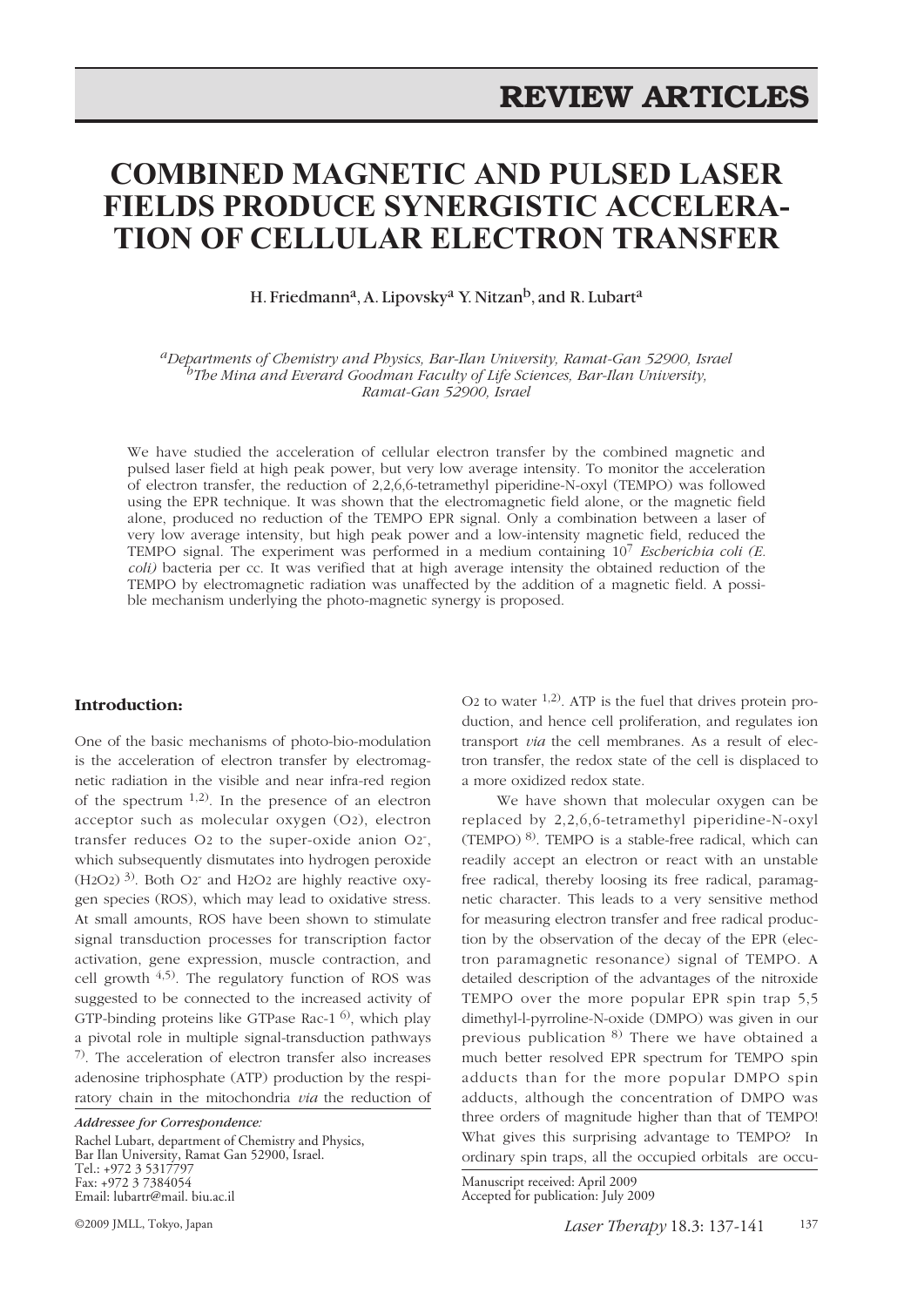# **REVIEW ARTICLES**

pied by electron pairs. Therefore, all these orbitals repel additional electrons, such as the unpaired electron of a free radical or a free electron, as a result of Pauli's exclusion principle (see e.g. M. Ben-Nun, T.J. Martinez 1998)<sup>9)</sup>. The Pauli repulsion slows down the spin adduct formation reaction by increasing its activation energy. Thus, a considerable amount of free radicals or free electrons will be lost *via* other reactions. TEMPO being itself a free radical has an orbital occupied by an unpaired electron. This orbital does not exert the Pauli repulsion and thus, *via* this orbital, TEMPO reacts rapidly with a free radical or an electron.

In our previous experiment <sup>8)</sup>, we have shown that CW red-light illumination of cell samples during 5 minutes with an energy dose of 150 J/cm2 and an intensity of 500 mW/cm2 produced a reduction of about 20% in the TEMPO EPR signal. It is worth noting that the intensity of the red light used in this experiment was about four times the maximum solar intensity near the equator. In the next section, we shall see how the synergy of a magnetic field of about 35 mT with a pulsed infrared laser with a very low average intensity  $(0.4\n-1.4 \, \text{mW/cm}^2)$ , but high peak power (25W), together with red and infrared light emitting diodes (LEDs) with a total average intensity of about 50 mW/cm2, produces the same TEMPO EPR signal reduction as in the previous experiment, although the intensity and the energy dose were about ten times lower.

### **Materials and Methods:**

We examined three "Handy Cure" devices of "Medical

Quant": (a) pulsed red LEDs (50Hz, 10mW/cm2,  $635$ nm) + pulsed infrared LEDs (50Hz, 40mW/cm<sup>2</sup>, 875nm) + short (100ns) infrared laser pulses (50Hz, average intensity:  $0.4$ -1.4 mW/cm<sup>2</sup>, peak power 25W, 905nm) + permanent magnet (35 mT); (b) pulsed LEDs (635, 875nm) + infrared laser pulses; (c) pulsed LEDs (635, 875nm) + permanent magnet. We measured the modification of the cellular redox state following 5 minutes irradiation with these three devices by monitoring the decay of the characteristic triplet EPR signal of the stable TEMPO radical. Four TEMPO EPR measurements were performed with devices (b) and (c) and six measurements with device (a). The decay of the TEMPO EPR signal is ascribed to the reduction of TEMPO to an EPR silent hydroxylamine  $10$ .

The effect of intense CW red light (600-800nm, 250 mW/cm2) alone or combined with a magnetic field on the TEMPO EPR signal was also examined. The TEMPO EPR measurements were carried out by adding 10µL of a 0.1 mM solution of TEMPO to 90µL of a cell solution containing 107 *E. coli* bacteria per cc. The sample was then drawn into a gas-permeable Teflon capillary (Zeus, NJ) and inserted into a quartz tube. The tube was placed in the cavity of a Bruker EPR 100d X-band spectrometer and measured at the 9.74 GHz frequency. TEMPO spectra were measured with a 50G scan width

#### **Results:**

Unlike the high intensity experiments described in [3], the experiment with device (b), at an average intensity lower by one order of magnitude, yielded no observable decay of the TEMPO EPR signal, as expected. The



**Fig. 1:** An EPR spectrum monitoring TEMPO signal reduction following 5 minute illumination with device (a).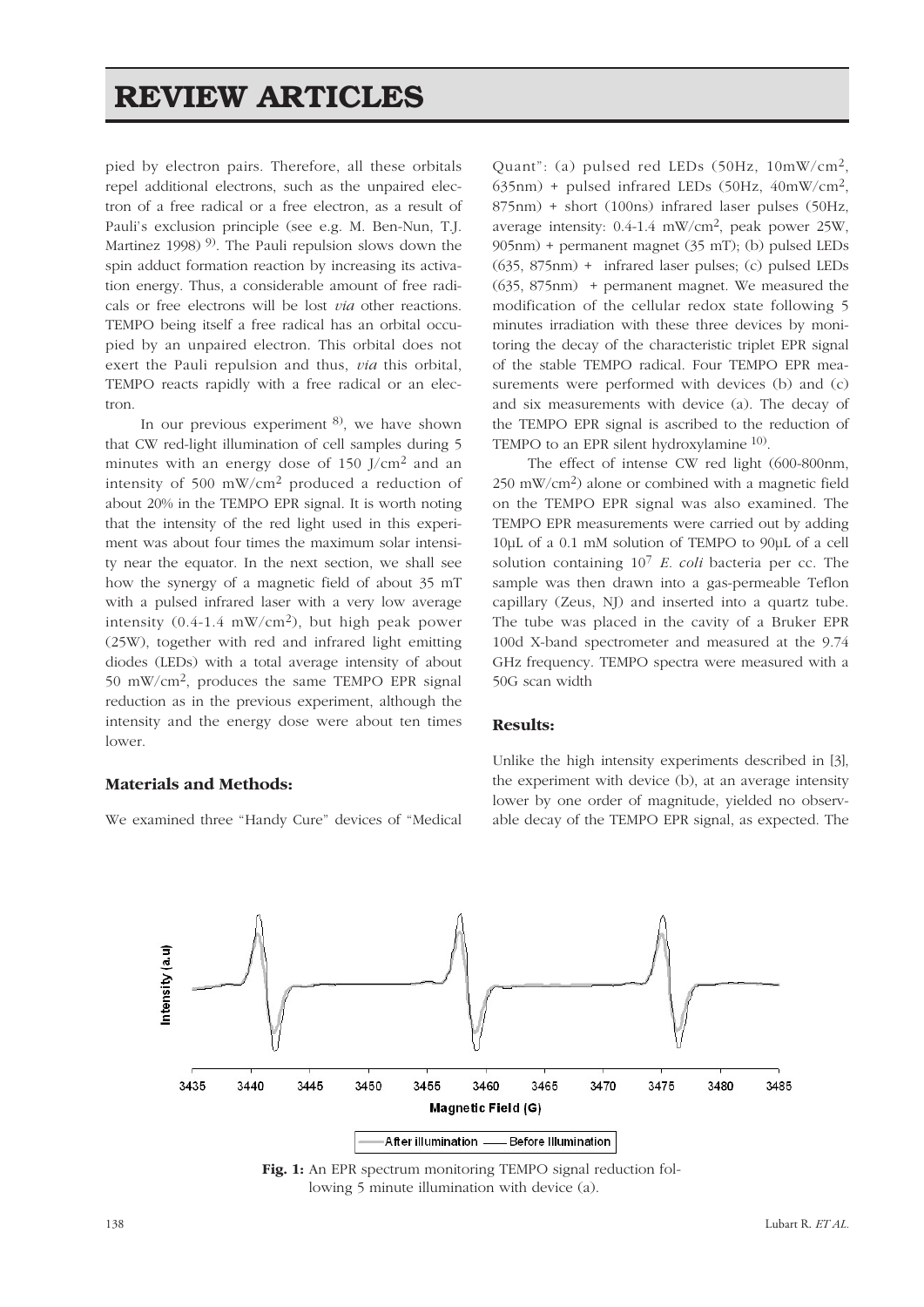# **REVIEW ARTICLES**

addition of the permanent magnet to the LEDs in device (c) did not produce any observable reduction in the TEMPO EPR signal either. Only with device (a), where the permanent magnet and the pulsed infrared laser were simultaneously present, was a 21.8 ± 2 % reduction in the TEMPO EPR signal observed (see **Fig. 1**).

After acquisition, the spectrum was processed using the Bruker WIN-EPR software version 2.11 for baseline correction. The intensity of the EPR signal was calculated by performing a Double Integration of the peak signals (intensity is expressed in arbitrary units).

At high intensity (250mW/cm2) and high fluence (30J/cm2), CW red light (600-800nm), a reduction of the TEMPO EPR signal of about 18%, comparable to that with device (a), was obtained. No further reduction was obtained when a magnetic field was inserted. In this case, we have verified that the TEMPO EPR signal reduction is not affected by the magnetic field **(Fig. 2)**

#### **Discussion:**

The bio-photochemical effect of device (a), **Fig. 1**, is due to the remarkable synergy between a laser of very low average intensity but high peak power, mild LED radiation, and a low-intensity magnetic field. None of the separate components has any effect at all. Adding a magnetic field to an intense CW light had no effect. We speculate that the magnetic field amplifies the effect of the short, intense laser pulse excitation of an endogenous Type I photosensitizer *via* a singlet-triplet transition 11-13). Without the magnet the singlet -triplet transition in the excited state would largely be avoided and the photosensitizer would decay back to the

ground state immediately after the short, intense laser pulse. In the triplet state, the photosensitizer remains excited for a sufficiently long time after the short laser pulse to allow electron transfer on collision with a (paramagnetic) TEMPO molecule. In the case of intense CW radiation, there is sufficient fractional, steady-state occupation of the excited state of the photosensitizer to allow electron transfer to the TEMPO molecule, without the need of replacing one excited (singlet) state by another excited (triplet) state of the photosensitizer by means of a magnet.

The exact light wavelengths are not so important since it should be clear that although the transition probability to the excited state of the photosensitizer may be small at the wavelengths 635nm, 875nm, and 905nm, this is immaterial because of the high intensity of the laser pulse. Thus the effect of the low intensity LEDs is negligible.

The remarkable photo-magnetic synergy enhances electron transfer has important consequences, as discussed in the Introduction. One of these consequences, the activation of the respiratory chain accompanied by enhanced ATP production and cell proliferation, shows that the combination of a magnetic field with a pulsed infrared laser with a very low average intensity, together with red and infrared light-emitting diodes, may improve wound healing by accelerating the replacement of damaged cells. Note that the "Handy Cure" device used in our experiments was approved by the FDA for pain reduction. In the case of auto-immune diseases, pain arises from the aggressive effect of ROS produced by the immune system. Reduction of pain is achieved in this case by the magnet-catalyzed, laser-induced enhancement of electron transfer, which neutralizes the ROS  $3$ ). We assume here



**Fig. 2:** An EPR spectrum monitoring TEMPO signal reduction following illumination with CW red light. No further reduction was obtained when a magnetic field was inserted.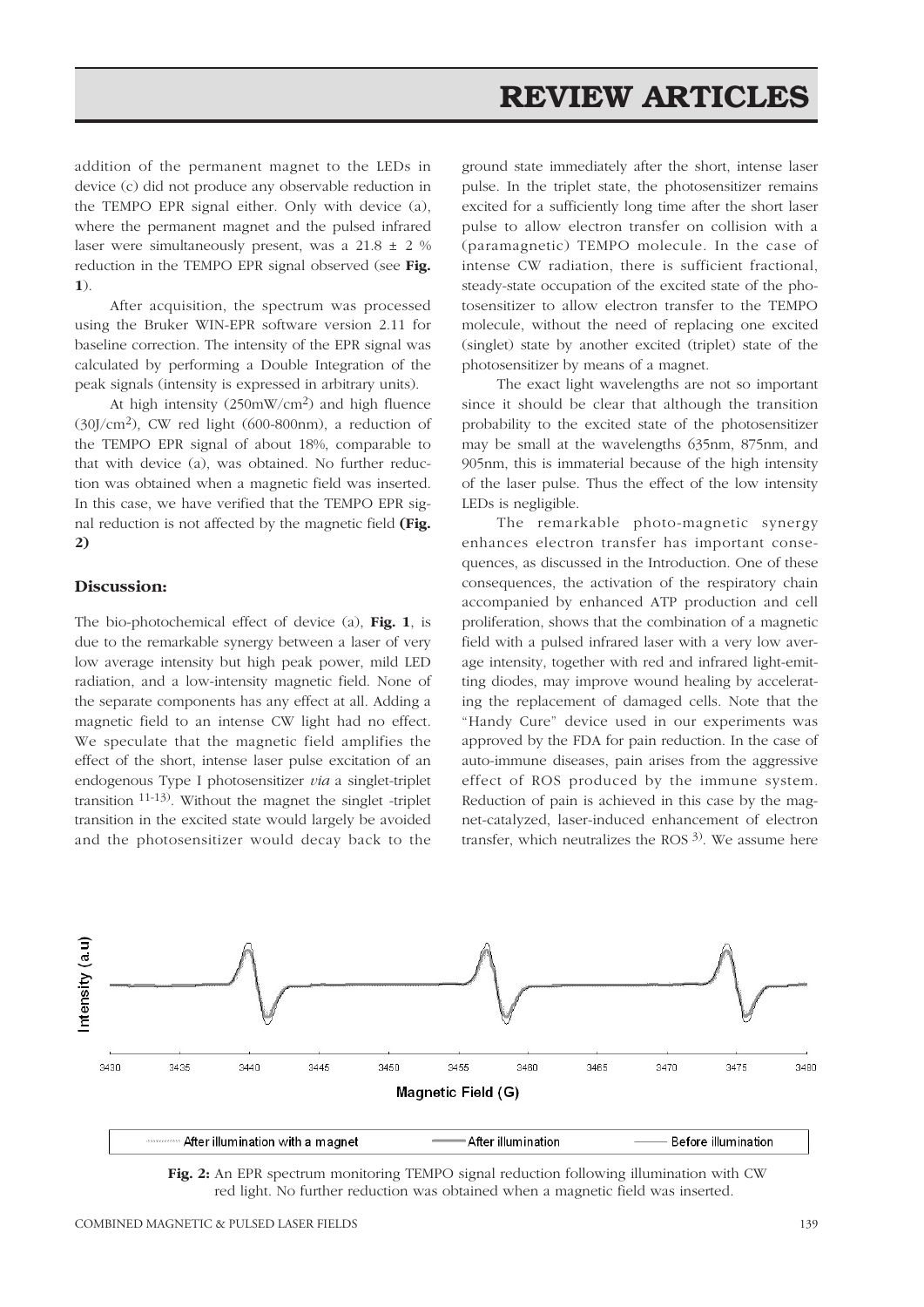# **REVIEW ARTICLES**

that universal endogenous photosensitizers such as the flavins and the cytochromes  $^{14)}$  undergo the same type of photochemical reactions *in vivo* as *in vitro* 15) It is of course highly desirable to extend the experiments carried out here on bacteria to other cell types and complement these investigations using *in vitro* models by *ex vivo* (tissues of exposed animals) and *in vivo* (exposed animals)  $^{16}$ .

More generally, pain management may also result from the interruption of anterograde and retrograde transport in the unmyelinated (C-fibers) and the thinly myelinated (A delta fibers) axons by the disruption of microtubules in the cytoskeleton 17,18,19). The de-polymerization of the microtubules is probably due to oxidative stress 20), another consequence of electron transfer mentioned in the Introduction. The disruption of the microtubules in the axons interrupts the action potential transmitting the pain signal. It interrupts neurogenic inflammation by inhibiting the release of substance P by sensory C-fibers, and of calcitonin generelated peptide (CGRP) and neurokinin A by both A

### **References:**

- 1: Karu T: In: (Karu T ) The Science of Low-Power Laser Therapy, 1998, Gordon and Breach Science Publishers.
- 2: Karu T. In: (Karu T) Ten Lectures on Basic Science of Laser Phototherapy, 2007. Prima Books AB.
- 3: Lubart R, Lavi R, Friedmann H, and Rochkind S (2006): Photochemistry and photobiology of light absorption by living cells. Photomedicine and Laser Surgery, 24: 179~ 185.
- 4: Rhee SG (1999): Redox signaling: hydrogen peroxide as intracellular Messenger. Experimental & molecular medicine, 31: 53~59.
- 5: Suzuki YJ, and Ford GD (1999): Redox regulation of signal transduction in cardiac and smooth muscle. Journal of Molecular and Cellular Cardiology, 31: 345~353.
- 6: Pani G, Colavitti R, Bedogni B, Anzevino R, Borrello S, and Galeotti T (2000): A redox signaling mechanism for density-dependent inhibition of cell growth. Journal of Biological Chemistry, 275: 38891~38899.
- 7: Sundaresan M, Yu ZX, Ferrans VJ, Sulciner DJ, Gutkind JS, Irani K, Goldschmidt-Clermont PJ, and Finkel T (1996): Regulation of reactive-oxygen-species generation in fibroblasts by Rac1. Biochemical Journal, 318: 379~382.
- 8: Eichler M, Lavi R, Friedmann H, Shainberg A, and Lubart R (2007): "Red light-induced redox reactions in cells observed with TEMPO. Photomedicine and Laser Surgery, 25: 170~174.

delta and C-fibers. These substances have the property of evoking a cascade of events characterized by vasodilatation, plasma protein dilatation and the release of pro-inflammatory mediators such as bradykinin, prostanoids and protons. Neurotransmitter transport is also interrupted, which, in the case of acetylcholine interruption, eliminates muscular spasm 21). Note that acetyl choline opens calcium channels, and calcium causes muscle contraction.

In the case of chronic pain, the irradiation by device (a) must be repeated several times per week because of the regeneration (within 24 hours) of the microtubules, until the nervous system is reeducated by down-regulation and depression of the pain syndrome.

Although the energy doses in Refs 17-21). were an order of magnitude larger than those needed when using device (a), we have noted in the previous sections that they are in fact equivalent due to the remarkable efficiency achieved by laser-magnet synergy.

- 9: Ben-Nun M, and Martinez TJ (1998): Direct evaluation of the Pauli repulsion using 'classical' wave functions in hybrid quantum/classical potential energy surfaces. Chemical Physics Letters 290: 289~295.
- 10: Lavi R, Sinyakov M, Samuni A. Shatz S, Friedmann H, Shainberg A, Breitbart H, and Lubart R (2004): ESR detection of 1O2 reveals enhanced redox activity in illuminated cell cultures. Free Radical Research, 38: 893~902.
- 11: Bube W, Haberkorn R, and Michel-Byerle ME (1978): Magnetic field and isotope effects induced by hyperfine interaction in a steady state photochemical experiment. Journal of the American Chemical Society, 100: 5993~5995.
- 12: Roth HD (2005): Return electron transfer in radical ion pairs of triplet multiplicity. Pure and Applied Chemistry, 77: 1075~1085.
- 13: Yoshii T, Ahmad M, and Helfrich-Foerster C (2009): Cryptochrome Mediates Light-Dependent Magnetosensitivity of *Drosophila's* Circadian Clock. PLoS Biology, 7:0813~0819.
- 14: Gao X, and Xing D (2009): Molecular mechanims of cell proliferation induced by low power laser irradiation. Journal of Biomedical Science, 16:1~16.
- 15: Herrling T, Fuchs J, Rothberg J, and Groth N (2003): UV-induced free radicals in the skin detected by ESR spectroscopy and imaging using nitroxides. Free Radical Biology and Medicine, 35:59~67.